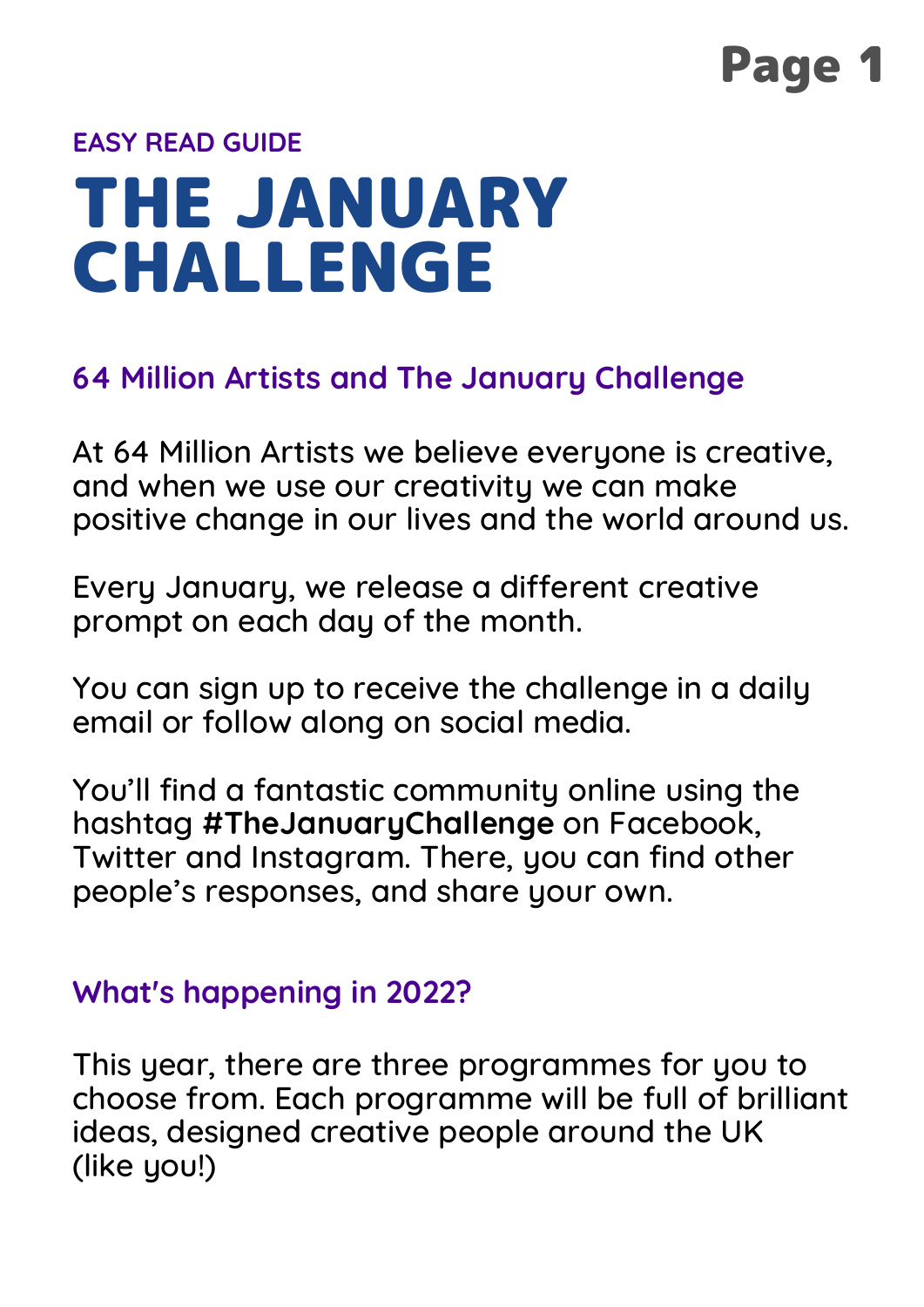### THE JANUARY CHALLENGE **EASY READ GUIDE**

#### **How does it work?**

When you sign up on the website, you can select to take part in the programme of your choice.

Choose the theme that inspires you most, and sign up for a creative challenge for each day of January.

**We are Human - 31 challenges to explore the senses, the natural world and what makes us human.**

**We are Culture - 31 challenges to explore our identities, cultures and communities.**

**We are Connected - 31 challenges to explore what happens when we create together**

Alternatively, you can sign up to receive the 'Wildcard' challenges, which is a mixture of all three selections.

### **Sign up by clicking [here.](https://mailchi.mp/64millionartists.com/2022)**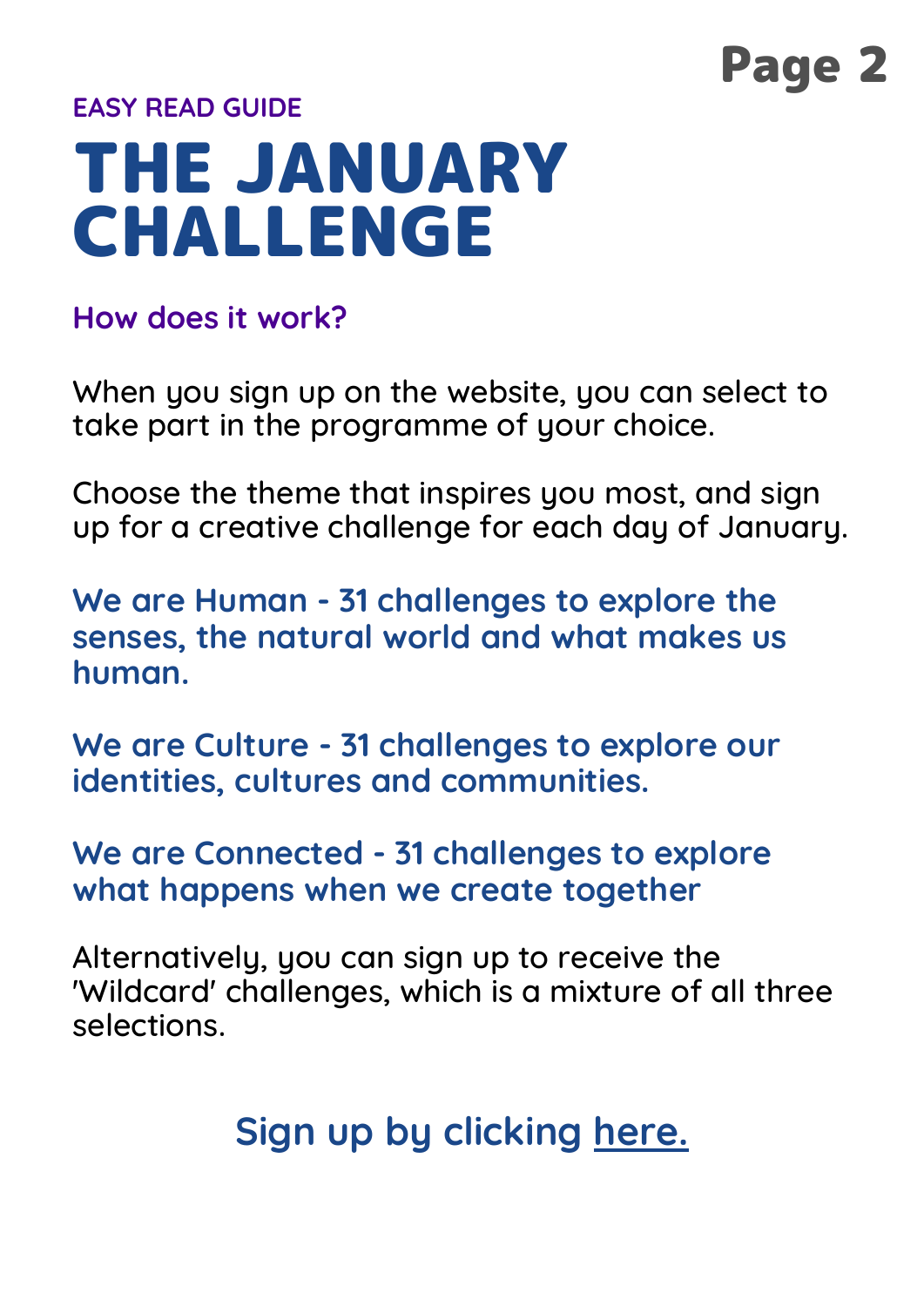**EASY READ GUIDE**

# THE JANUARY CHALLENGE

**Be a part of the Programme**

All of the challenge ideas come from creative people around the country including musicians, chefs, comedians, sports stars, authors and…you!

If you like, you can submit your own creative challenge idea by filling out a short form, or tell us your idea via email or a phone call.

The deadline for challenge ideas is **Monday 15th November.**

**Submit your challenge idea:**

**Fill in a short form by clicking [here](https://docs.google.com/forms/d/e/1FAIpQLSc5eG9FuVqa1HOWo_MECpc8pVH9xM1-r-G4AWoM9qFOK0Rlfg/viewform)**

**Or, email [yashoda@64millionartists.com](mailto:yashoda@64millionartists.com)**

**Or, use WhatsApp to message or WhatsApp call us on 0203 882 4709**